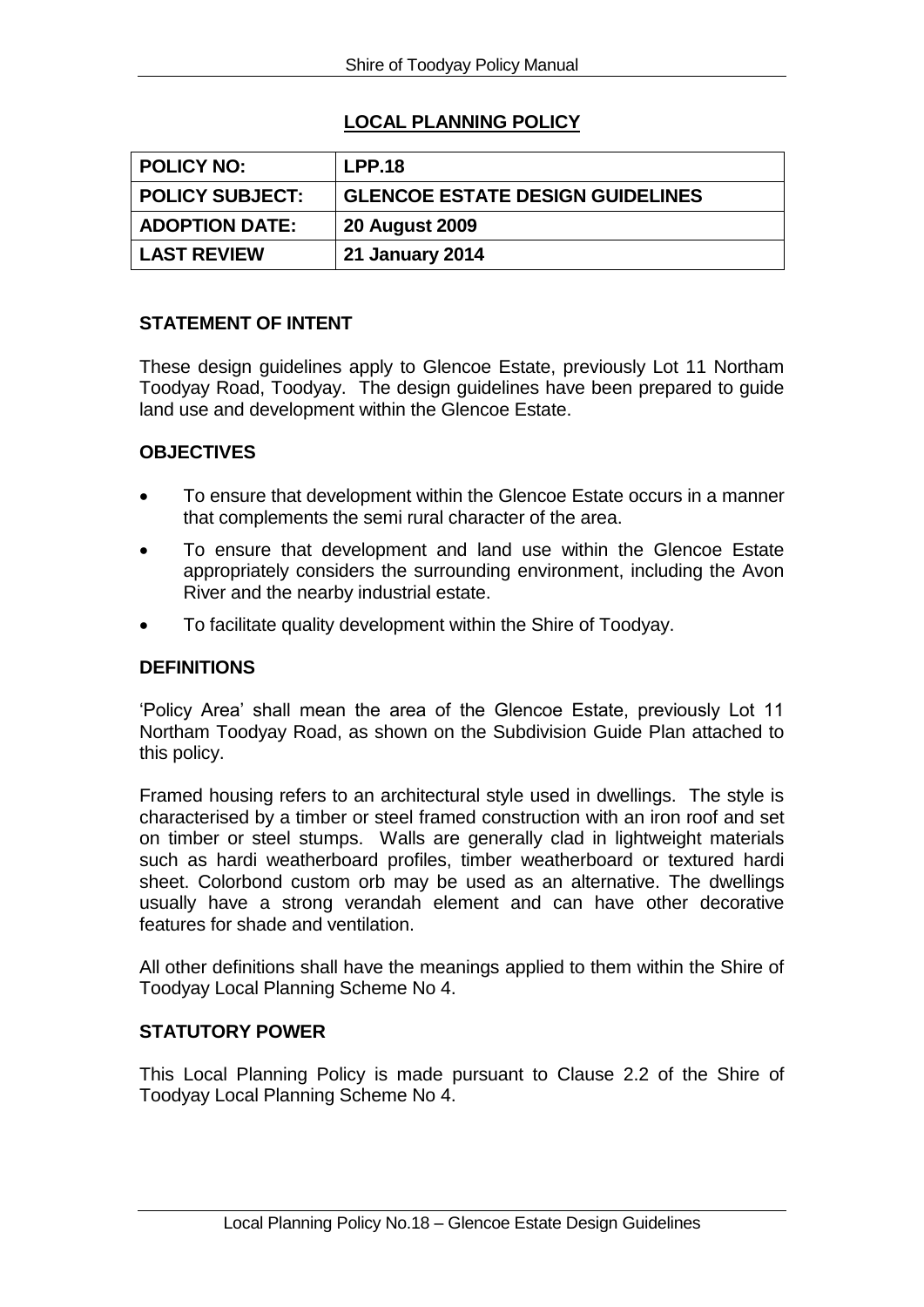## **POLICY STATEMENT**

1. All development within the policy area shall comply with the provisions of the Shire of Toodyay Local Planning Scheme No 4 and the requirements of this policy. Nothing in this policy shall exempt compliance with any Regulation, Local Law, Local Planning Scheme or other Council policy.

#### **Setbacks and Building Envelopes**

- 2. All buildings, including outbuildings, within the policy area shall be located within the building envelopes nominated on the Subdivision Guide Plan.
- 3. No buildings or structures may be constructed within 50 metres of the Northam Toodyay Road or the Avon River Foreshore Reserve. This setback shall be measured from the outer boundaries of the road and foreshore reserves.

#### **Buildings**

- 4. No more than one single dwelling, and its associated outbuildings, will be permitted on any lot.
- 5. All dwellings should be orientated towards the primary street. In the case of those lots with dual street frontage to the Northam Toodyay Road, the primary street shall be the internal subdivisional road.
- 6. All buildings and structures shall be constructed of such design or materials that complement the semi rural landscape character of the area, which shall include:
	- a) All external wall materials shall be primarily of stone, face brick,<br>painted or coloured cement render. Framed houses (refer to painted or coloured cement render. definitions), may be considered if the land constraints do not allow for concrete footings. All dwellings should be designed such that they have a strong verandah element, particularly as viewed from the primary street.
	- b) Roofing materials of all dwellings shall be clay, slate or concrete tiles, zincalume or colorbond sheeting. All rooves shall have a minimum pitch of 20 degrees, with shallower pitches permitted for elements such as verandahs, awnings and canopies, but not less than  $10^0$  at any point unless a lesser pitch is required to allow clearance with wide verandahs. Roofing colours should complement the other materials used on the site and the surrounding environment.
	- c) All dwellings shall be designed to achieve mandatory energy ratings. The orientation of windows and openings, landscaping, shade devices (verandahs, pergolas etc) and the use of appropriate building materials to be used to achieve energy ratings consistent with the Energy Efficiency provisions of the Building Code of Australia.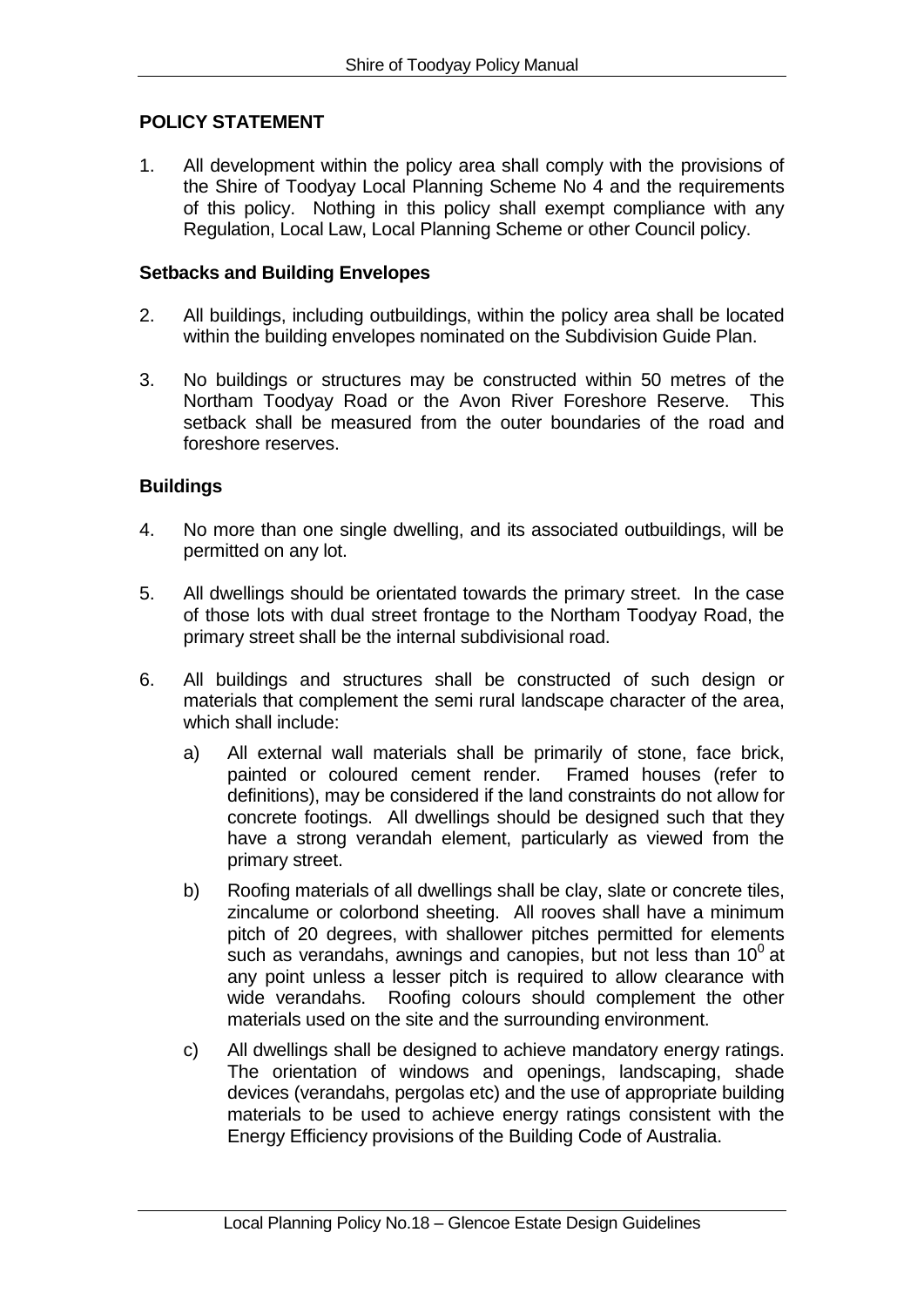- 7. All carports and garages shall use building materials and colour schemes that match the materials used in the primary residence. Colorbond sheeting may be used on outbuildings in a colour that matches the primary residence. Green or cream may be used as an alternative. Details of the proposed materials and colours to be used in any structure shall be provided at the time of making an application for Planning Consent.
- 8. Carports or garages shall not exceed a floor area of  $50m^2$ , a wall height of 3.0m, a width of 7.0m or a ridge height of 4.5m.
- 9. Outbuildings shall not exceed a floor area of 150 $m^2$ , a wall height of 4.0m or a ridge height of 5.0m, without the prior written consent of Council.

## **Fencing**

- 10. The lots within the policy area have all been fenced (on side and rear boundaries) with ring lock fencing. Should landowners wish to replace this fencing or construct a front fence, the nature of this fencing should remain visually permeable and open, complementing the semi rural landscape of the policy area.
- 11. The fencing adjoining the Northam Toodyay Road reserve and the Avon River foreshore reserve shall be uniform. Any change to fencing adjoining these reserves requires the written consent of Council.
- 12. All front fencing must be a post and rail fence. Posts must achieve a minimum dimension of 100mm and rails must have a minimum dimension of 75mm. Mesh fencing may be used as infill.

#### **Driveways & Crossovers**

13. Crossovers are to be designed and constructed in accordance with Engineering Policy No E.3 – Standards and Specifications – Vehicle Crossovers.

#### **Servicing**

14. The disposal of waste water and effluent shall occur in a manner identified in consultation with and to comply with the requirements of the Shire's Health Services.

#### **Existing Vegetation and Landscaping**

15. No existing trees shall be removed without the written consent of the Shire of Toodyay. The removal of any trees should be offset by new plantings.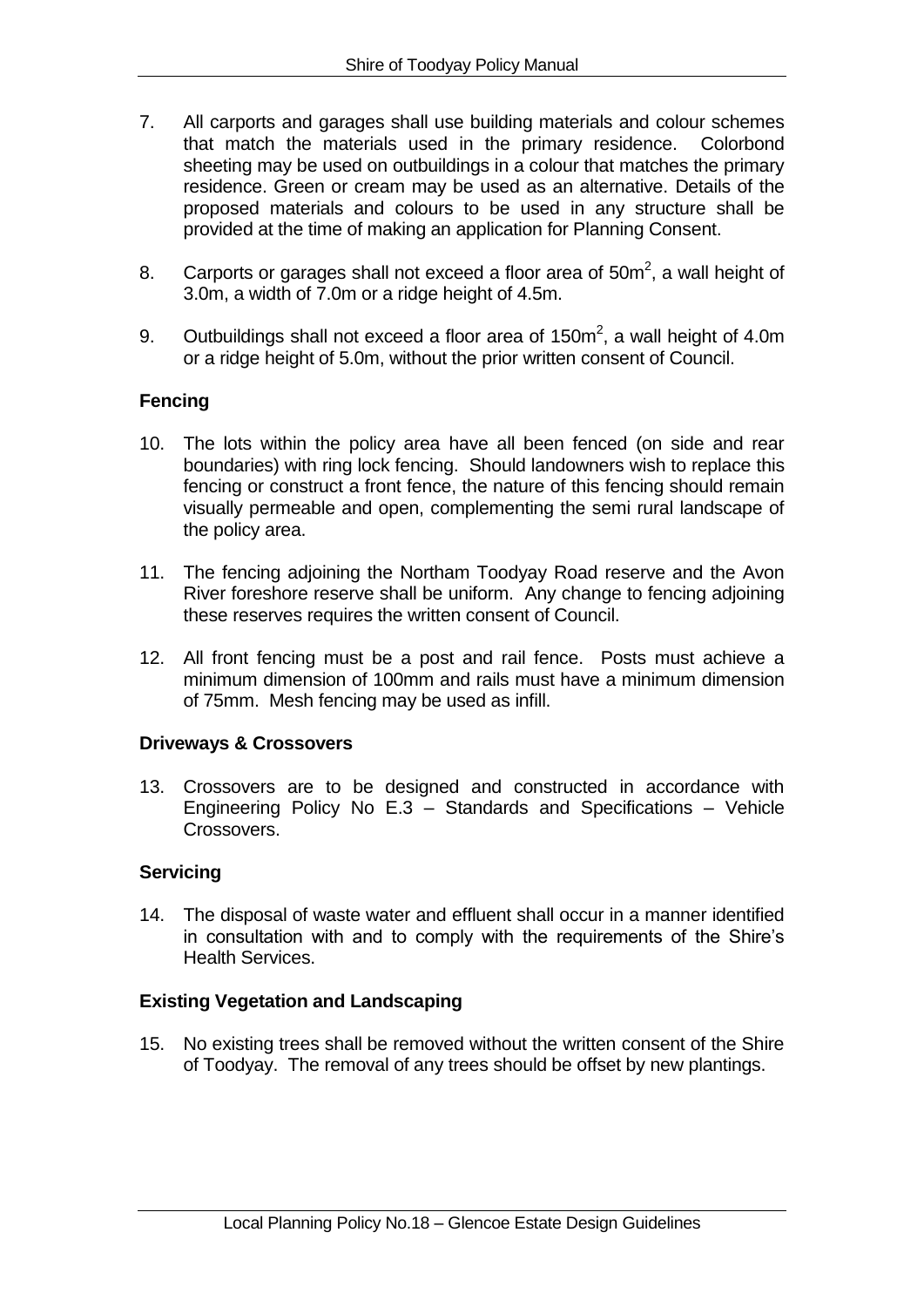## **Further Subdivision**

16. The subdivision of the land must comply with the Subdivision Guide Plan attached to this policy. No further subdivision of the land will be permitted.

> **Adopted as TP Policy 19 January 2006 Amended Council Meeting 16 November 2006 Reviewed Council Meeting 15 November 2007 Amended Council Meeting 21 May 2009 Reviewed Council Meeting 13 May 2010 Reviewed Council Meeting 10 December 2013 Amended Council Meeting 21 January 2014**